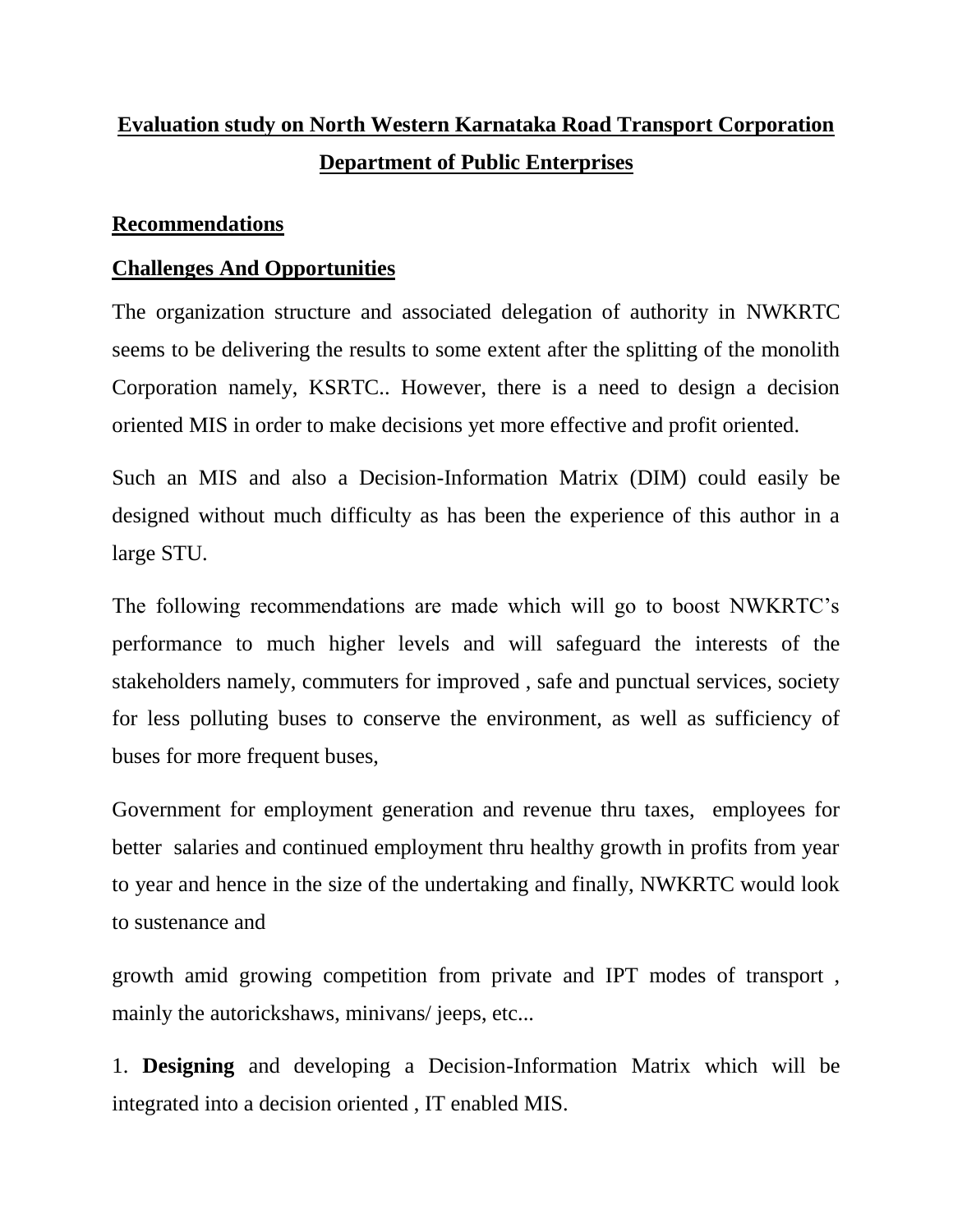2. **Developing** new information outputs such as vehicle-wise, service-wise and route-wise profitability statements, exception reports on low performing units, routes, services ,crew and mechanics with more enriched and decision relevant information/ data content ( This author could give some ideas in this behalf if required )

3. **Streamlining** the set of indices of performance being presently deployed for performance review in NWKRTC

4. **Adoption of GPS** technology for automatic vehicle location and real time passenger information display as it benefits passengers with real time information on arrival of buses. Also, the LED display boards at bus stops in cities/ towns and even suburban/ mofussil bus stops could fetch lot of revenue thru intermittent display of ads on a commercial basis. The real time display of accurate information of bus arrivals at bus stop will give confidence to people waiting at bus stops who will then refrain from getting into an auto waiting to grab customers.

5. **Reducing** accidents thru Driving Simulator deployment at a larger scale as these help in inculcating the correct psyche in Drivers for accident avoidance and road safety and thus in developing an attitude for safe driving.

6. **Training** all managers at Depots, Region at at H.O to use the concept of **"Opportunity Costs"** wherever possible so that they take decisions keeping in mind the opportunity costs involved, such as in deciding on cancellation , or for augmentation, between two competing routes, or

7. **Initiatiating BOT** projects even by demolishing depots and accommodating them in ground floor of the new multi storey structure, deploying the higher floor level spaces for commercial purposes after such demand is seen arising in prime towns.